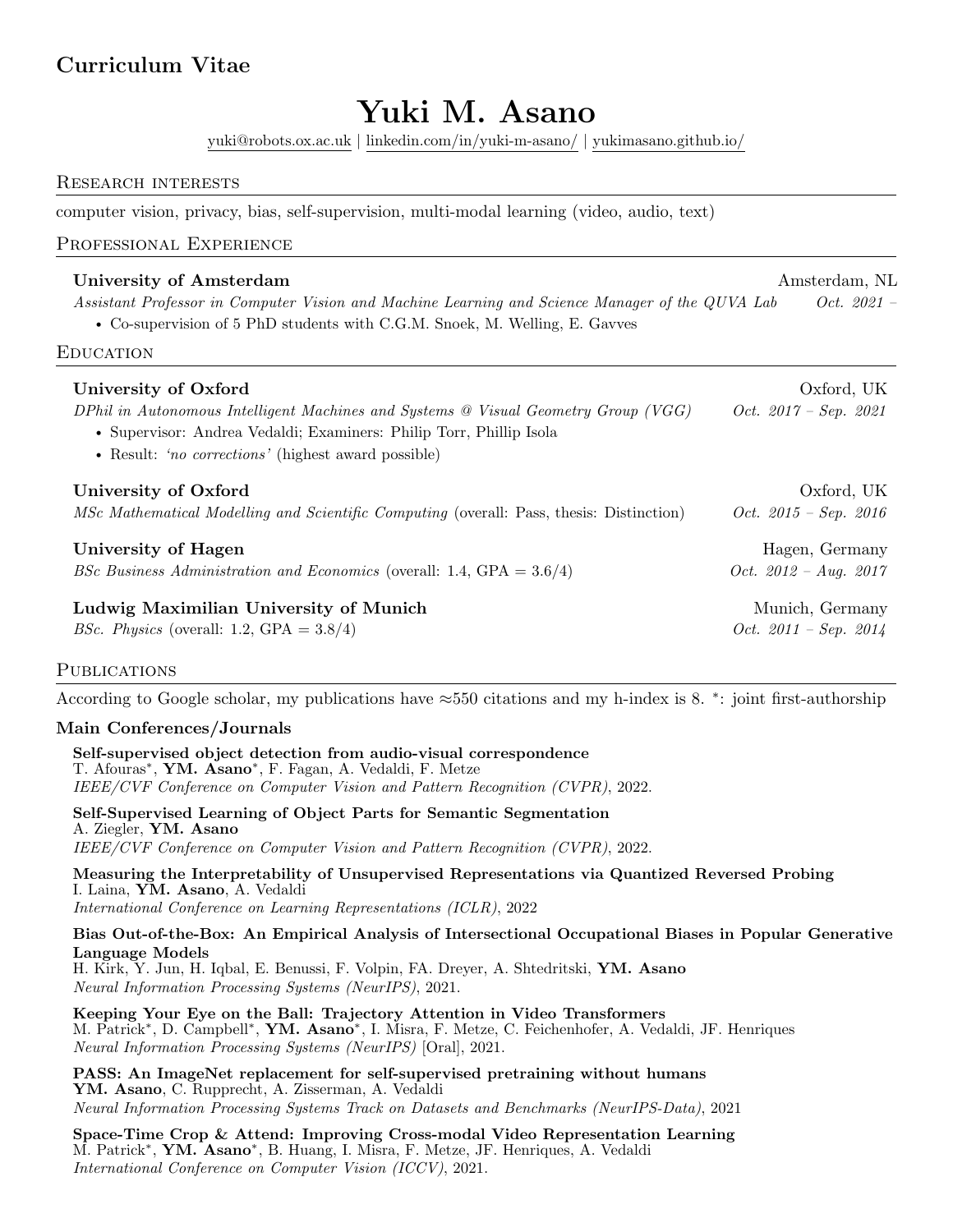#### On Compositions of Transformations in Contrastive Self-Supervised Learning

M. Patrick<sup>\*</sup>, **YM. Asano**<sup>\*</sup>, P. Kuznetsova, R. Fong, JF. Henriques, G. Zweig, and A. Vedaldi International Conference on Computer Vision (ICCV), 2021.

Emergent inequality and endogenous dynamics in a simple behavioral macroeconomic model YM. Asano, JJ. Kolb, J. Heitzig, JD. Farmer Proceedings of the National Academy of Sciences (PNAS), 2021.

Support-set bottlenecks for video-text representation learning. M. Patrick<sup>\*</sup>, PY. Huang<sup>\*</sup>, **YM. Asano**<sup>\*</sup>, F. Metze, A. Hauptmann, JF. Henriques, A. Vedaldi International Conference on Learning Representations (ICLR) [Spotlight], 2021

Labelling unlabelled videos from scratch with multi-modal self-supervision. YM. Asano<sup>∗</sup> , M. Patrick<sup>∗</sup> , C. Rupprecht, A. Vedaldi Neural Information Processing Systems (NeurIPS), 2020

Self-labelling via simultaneous clustering and representation learning YM. Asano, C. Rupprecht, and A. Vedaldi International Conference on Learning Representations (ICLR) [Spotlight], 2020.

A critical analysis of self-supervision, or what we can learn from a single image YM. Asano, C. Rupprecht, and A. Vedaldi International Conference on Learning Representations (ICLR), 2020.

Rising adoption and retention of meat-free diets in online recipe data YM. Asano<sup>∗</sup> , G. Biermann<sup>∗</sup> Nature Sustainability, 2(7):621–627, 2019

Monte Carlo Study of the Precision and Accuracy of Proton CT Relative Stopping Power Maps G. Dedes and YM. Asano, N. Arbor, D. Dauvergne, J. Letang, E. Testa, S. Rit, K. Parodi Medical Physics, 3298-3298, 2015.

#### Workshops

Memes in the Wild: Assessing the Generalizability of the Hateful Memes Challenge Dataset H. Kirk, Y. Jun, G. Wachtel, N. Broestl, R. Li, P. Rauba, X. Bai, M. Doff-Sotta, A. Shtedritski, YM Asano Workshop on Online Abuse and Harms, ACL 2021

Privacy-preserving Object Detection P. He, C. Griffin, K. Kacprzyk, A. Joosen, M. Collyer, A. Shtedritski, YM. Asano ICLR'21 Synthetic Data Generation Workshop

SeLaVi: self-labelling videos without any annotations from scratch YM. Asano<sup>∗</sup> , M. Patrick<sup>∗</sup> , C. Rupprecht, A. Vedaldi ICLR'21 Embodied Multimodal Learning Workshop

#### Preprints

Extrapolating from a Single Image to a Thousand Classes using Distillation YM. Asano<sup>\*</sup>, A. Saeed<sup>\*</sup> arXiv: 2112.00725, 2021.

#### Teaching

#### Teaching Assistant / Practicals

10/19 – 01/21, Deep Learning and Machine Vision for AIMS cohort 2019, 2020 (Andrew Zisserman, Andrea Vedaldi)

01/20 – 01/20, Multiple View Geometry (Victor Adrian Prisacariu, Andrew Zisserman)

01/20 – 03/20, Design and Analysis of Algorithms (Daniel Kroening)

10/19 – 12/19, Machine Learning at CS Dept. (Phil Blunsom, Ani Calinescu)

01/18 – 03/18, Mathematics and Data Science for Development (Neave O'Cleary)

#### Certified Instructor workshops for the Nvidia Deep Learning Institute

3x Fundamentals of DL, at the University of Oxford Big-Data Institute and the Wellcome Centre for Human Genetics

#### Other Tutorials

01/2019 Introduction to (Deep) NLP at the Oxford Institute for New Economic Thinking

07/2018 Introduction to Machine Learning at Santa Fe Institute Complex Systems Summer School

07/2018 Introduction to CNNs and RNNs at Santa Fe Institute Complex Systems Summer School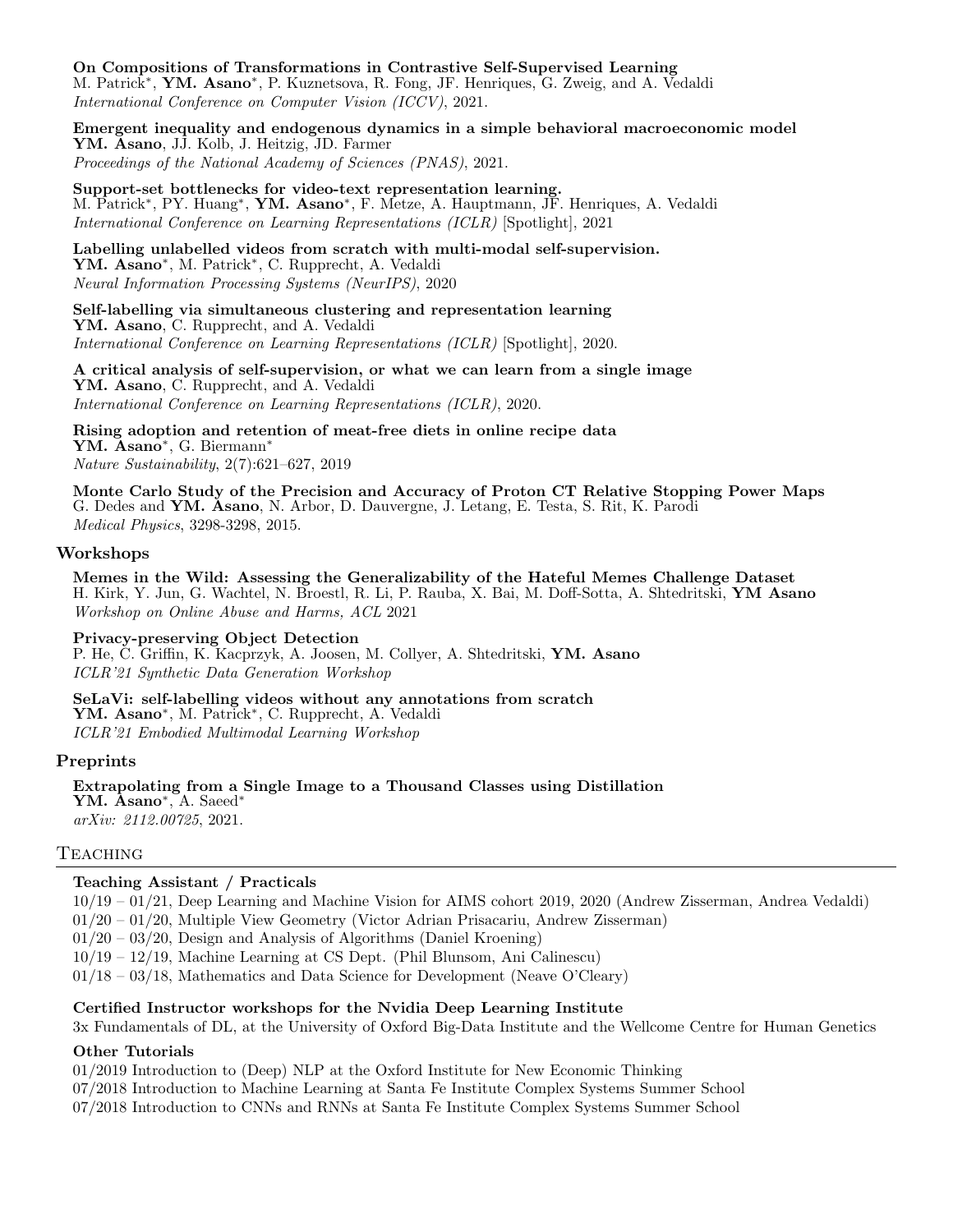# **SUPERVISION**

### ongoing:

PhD, Mohammadreze Salehidehnavi with Cees Snoek and Efrstatios Gavves

PhD, Pengwan Yang with Cees Snoek

PhD, Winfried van den Dool with Max Welling

PhD, Rob Romijnders with Max Welling

PhD, Phillip Lippe with Efrstatios Gavves

MSc thesis, Anton Kozackov

MSc thesis, Jochem Loedeman

BSc thesis, Anne van der Weijden

OxAI interdisciplinary team on de-biasing in NLP

# 2021:

MSc thesis, Adrian Ziegler, TUM (top-grade), [result: CVPR'22 full paper]

OxAI interdisciplinary team on investigating bias in computer vision [result: ICLR'21 workshop paper]

OxAI interdisciplinary team on investigating hateful memes [result: ACL'21 workshop paper]

OxAI interdisciplinary team on investigating bias in NLP [result: NeurIPS'21 paper]

2020:

MSc thesis, Carlos Roberto Medina Temme, EPFL (top-grade)

OxAI interdisciplinary team working with Ada Lovelace Institute

# Talks

04/2022 Invited talk at AwesomeIT conference, Amsterdam

- 03/2022 Invited talk at LMSS Seminar at INRIA, Rennes
- 12/2021 Invited talk at Qualcomm-UvA Deep Vision Seminar at University of Amsterdam

10/2021 Invited talk at CMIC & WEISS at medical imaging group University College London

- 09/2021 Paper talk at International Workshop on Agentization, George Mason University and the Proteus Foundation
- 06/2021 Invited talk at Imagine group at ENPC ParisTech
- 05/2021 Invited talk at Computer Vision Center, Universitat Autonoma de Barcelona

05/2021 3x Paper talks at ICLR: one spotlight, two workshop posters

03/2021 Invited talk at Zalando Data Science Community Knowledge Exchange

01/2021 Invited talk at Torr Vision Group and FiveAI

- 10/2020 Invited talk at UnitaryAI
- 12/2020 Paper talk at NeurIPS: one poster
- 05/2020 2x Paper talks at ICLR: one spotlight, one poster
- 06/2019 Robotics and Autonomous Systems CDT Conference
- 11/2018 Paper talk at EMNLP workshop on Noisy User-generated Text
- 03/2018 Networks seminar, Mathematical Institute, University of Oxford
- 01/2018 Balliol College interdisciplinary student seminar, University of Oxford

11/2017 Networks seminar, Mathematical Institute, University of Oxford

- 10/2017 Complexity Economics meeting, Institute for New Economic Thinking (Young Scholars)
- 08/2017 Transdisciplinary methods research group, Potsdam Institute for Climate Impact Research

# Summer School Lectures/Organisation

- 07/2022 Lecturer at Vision Understanding and Machine Learning (VISUM) Summer school by INESC TEC
- 05/2022 Lecturer at ASCI Computer Vision Summer School, Amsterdam
- 08/2021 Introductory 10-day workshop titled Self-supervision and ethics in Deep Learning for the German National Academic Foundation (Studienstiftung) summer academy in Leysin, co-organized with C. Rupprecht

# Organization of Workshops & Community & Summer schools

ongoing Organizing a focus group on privacy in computer vision with leading researchers in the field ongoing ECCV'22 workshop on Self-Supervised Learning, main organiser with C. Rupprecht, D. Larlus, A. Zisserman 08/2020 ECCV workshop on Self-Supervised Learning, main organiser with C. Rupprecht, and A. Joulin, A. Vedaldi

# Work Experience

Facebook AI Research: Intern & Contractor; worked with A. Joulin Jun. 2020 – Feb. 2021

Transfer Wise: Machine Learning Intern & Contractor Mar 2017 – Jan. 2019